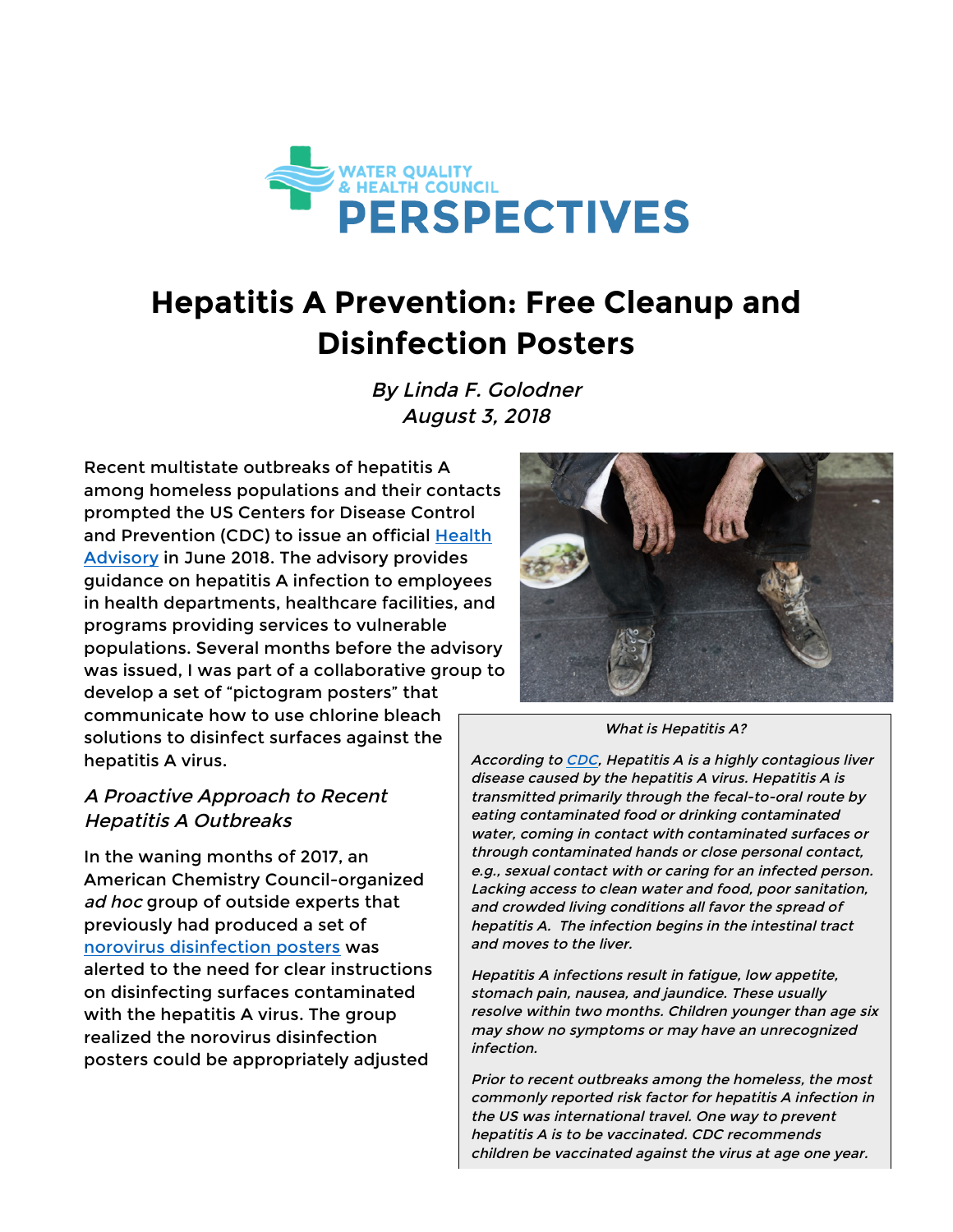for disinfecting surfaces against hepatitis A.1

The mission was completed this summer by the collaborative group, informally dubbed the "Hepatitis A Team." The new posters feature easy-to-understand pictogram directions and contain the bare minimum of English text, enabling their use by speakers of other languages and non-readers. A "snip" of the pictogram directions illustrating the surface disinfecting step is shown below.



## A Collaborative Partnership

The collaborative "Hepatitis A Team" included representatives from CDC, the Somerset

County (New Jersey) Department of Health, the National Environmental Health Association, the American Chemistry Council, the Albuquerque (New Mexico) Environmental Health Department, the Lincoln Lancaster County (Nebraska) Health Department, and myself, representing the Water Quality & Health Council. One of the two-poster set instructs on cleaning and disinfecting surfaces following contact with hepatitis A-contaminated bodily fluids, such as vomitus or fecal matter. The other guides the user in disinfecting frequently touched surfaces. The resources reside on the website of the Water Quality & Health Council, and are freely available for download.

#### Resources to Battle Hepatitis A

<u> 1989 - Jan Samuel Barbara, margaret e</u>

Thanks to a vaccine that became available in 1995, hepatitis A is less common today than it was in the past. Nevertheless, many adults remain

#### Three Types of Hepatitis

The three major types of hepatitis are "A," "B," and "C." Each is caused by a separate virus infecting the liver. Hepatitis A is caused by ingestion of even microscopic amounts of fecal matter containing the virus; hepatitis B is caused by contact with infectious body fluids (blood through needle sharing or sexual contact); and hepatitis C is caused by contact with the blood of an infected person. Symptoms of all types of viral hepatitis are similar. Whereas there are vaccines against hepatitis A and B, there is no vaccine against hepatitis C. More information is available from CDC.

unvaccinated and susceptible to infection. The primary source of vaccination for most adults should be their primary care provider. However, some health departments, such as

<sup>1</sup> Although the cleanup and disinfection steps are very similar, a stronger solution of bleach is required to destroy the hepatitis A virus compared to the norovirus.